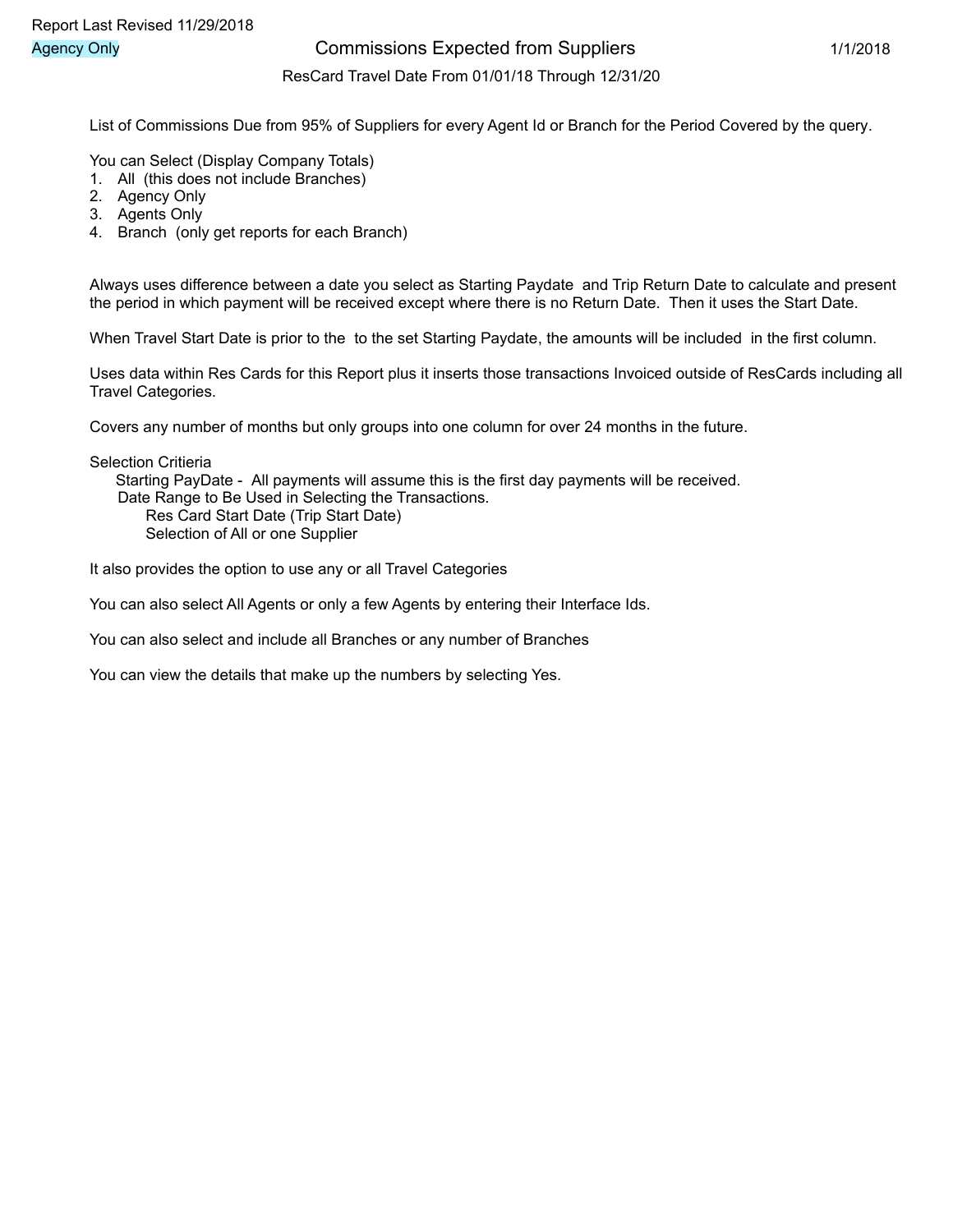# Report Last Revised 11/29/2018

## **AS Of** 06/07/19 Commissions Expected from Suppliers

## (Uses Trip Return Date As **Expected Month**)

ResCard Travel Date From 01/01/18 Through 12/31/20 Commissions Expected Starting 01/01/18

| <b>Suppliers</b>                         | Jan                                                          | Feb                                        | Mar                              | Apr                                            | May                   | Jun                                                  | 7-12 Mo.               | 13-24 Mo.                                            | Over 24 M                                  | <b>Total</b>             |
|------------------------------------------|--------------------------------------------------------------|--------------------------------------------|----------------------------------|------------------------------------------------|-----------------------|------------------------------------------------------|------------------------|------------------------------------------------------|--------------------------------------------|--------------------------|
| Total   Value (%)<br>Quantity<br>Value   | 100%<br>364<br>98,009                                        | 100%<br>274<br>57,732                      | 100%<br>320<br>101,659           | 100%<br>238<br>48,977                          | 100%<br>282<br>70,315 | 100%<br>389<br>109,238                               | 100%<br>941<br>317,376 | 100%<br>147<br>119,692                               | 100%<br>13<br>11,784                       | 100%<br>2,968<br>934,782 |
| <b>Travel Impressions</b><br>$^{++}$     | 26%<br>49<br>25,623                                          | 43%<br>60<br>24,633                        | 48%<br>59<br>49,163              | 26%<br>27<br>12,741                            | 21%<br>36<br>14,470   | 16%<br>28<br>17,271                                  | 9%<br>53<br>28,155     | 3%<br>4<br>3,320                                     | $\blacksquare$                             | 19%<br>316<br>175,378    |
| <b>Viking River Cruises</b><br>$\ddot{}$ | $\overline{\phantom{a}}$<br>$\overline{a}$                   | $\blacksquare$                             | $\blacksquare$<br>$\blacksquare$ | 4%<br>1<br>2,025                               | 16%<br>9<br>11,148    | 13%<br>6<br>14,208                                   | 9%<br>16<br>29,638     | 17%<br>8<br>20,415                                   | $\overline{\phantom{a}}$<br>$\blacksquare$ | 8%<br>40<br>77,434       |
| Princess Cruises ++                      | 2%<br>5<br>1,959                                             | 3%<br>3<br>1,698                           | 4%<br>8<br>4,288                 | 1%<br>1<br>661                                 | 4%<br>8<br>2,603      | 8%<br>14<br>8,877                                    | 7%<br>34<br>23,585     | 8%<br>11<br>10,098                                   | $\overline{\phantom{a}}$                   | 6%<br>84<br>53,767       |
| Fiesta Americana<br>Condesa Cancun       | 28%<br>29<br>27,780                                          | $\overline{\phantom{0}}$                   | $\overline{\phantom{a}}$         | $\blacksquare$                                 | $\overline{a}$        | $\blacksquare$<br>$\overline{\phantom{a}}$           | $\overline{a}$         | 17%<br>$\overline{7}$<br>20,850                      | $\overline{\phantom{a}}$                   | 5%<br>36<br>48,629       |
| <b>Travel Guard</b><br>International ++  | 6%<br>52<br>5,773                                            | 5%<br>37<br>2,766                          | 6%<br>71<br>5,897                | 6%<br>42<br>2,969                              | 6%<br>42<br>3,966     | 6%<br>64<br>7,100                                    | 5%<br>131<br>16,774    | 2%<br>14<br>2,851                                    | 4%<br>2<br>458                             | 5%<br>455<br>48,554      |
| Celebrity Cruises +                      | $\overline{\phantom{0}}$                                     | 1%<br>1<br>744                             | 8%<br>9<br>7,690                 | 11%<br>4<br>5,162                              |                       | $\overline{\phantom{a}}$<br>$\overline{\phantom{a}}$ | 2%<br>5<br>7,279       | 8%<br>7<br>9,188                                     | 16%<br>3<br>1,845                          | 3%<br>29<br>31,908       |
| <b>Tauck World</b><br>Discovery +        | $\overline{\phantom{a}}$                                     | 4%<br>1<br>2,560                           | 4%<br>2<br>4,027                 | $\overline{\phantom{a}}$                       | 4%<br>3<br>2,944      | $\overline{\phantom{a}}$<br>$\overline{\phantom{a}}$ | 4%<br>10<br>12,052     | 6%<br>4<br>7,326                                     | 10%<br>2<br>1,133                          | 3%<br>22<br>30,042       |
| AMAwaterways ++                          | -                                                            | $\overline{a}$                             | $\overline{\phantom{a}}$         | 4%<br>2<br>2,051                               | 4%<br>2<br>2,771      | $\overline{\phantom{a}}$<br>$\overline{\phantom{a}}$ | 8%<br>18<br>24,156     | $\overline{\phantom{0}}$                             | $\overline{\phantom{a}}$                   | 3%<br>22<br>28,977       |
| Norwegian Cruise<br>Line +               | 2%<br>3<br>1,901                                             | $-$ %<br>270                               | $-$ %<br>1<br>84                 | 5%<br>2<br>2,279                               | 3%<br>2<br>2,078      | 5%<br>8<br>5,321                                     | 4%<br>8<br>11,652      | 4%<br>7<br>4,204                                     | $\overline{\phantom{a}}$                   | 3%<br>32<br>27,788       |
| Tour Planning &<br>Management            | 3%<br>53<br>2,585                                            | 4%<br>54<br>2,205                          | 4%<br>31<br>4,115                | 4%<br>29<br>2,155                              | 4%<br>41<br>2,810     | 2%<br>46<br>2,415                                    | 2%<br>108<br>6,455     | $-$ %<br>$\overline{7}$<br>295                       |                                            | 2%<br>369<br>23,035      |
| Travel Bound +                           | 1%<br>4<br>617                                               | $-$ %<br>$\mathbf{1}$<br>41                | 1%<br>10<br>1,282                | 3%<br>16<br>1,548                              | 4%<br>14<br>3,113     | 6%<br>23<br>6,919                                    | 3%<br>57<br>8,976      | $\overline{\phantom{a}}$                             | $\overline{\phantom{a}}$                   | 2%<br>125<br>22,496      |
| Royal Caribbean<br>Cruise Lines +        | $\mathbin{{\mathcal-}}\!\mathbin{\mathcal{Y}}_0$<br>3<br>470 | $3%$<br>5<br>1,737                         | 2%<br>2,258                      | 2%<br>3<br>843                                 | 2%<br>5<br>1,199      | 1%<br>5<br>1,268                                     | $1\%$<br>15<br>3,815   | 6%<br>14<br>7,335                                    | $\overline{a}$                             | 2%<br>57<br>18,924       |
| Oceania Cruises ++                       | -<br>$\overline{a}$                                          | $6\%$<br>3<br>3,242                        | 3%<br>2<br>2,575                 | $\qquad \qquad \blacksquare$<br>$\blacksquare$ | ٠                     | 2%<br>1,676                                          | 2%<br>4<br>5,065       | 4%<br>3<br>4,859                                     | $\overline{\phantom{a}}$<br>$\blacksquare$ | 2%<br>13<br>17,416       |
| Classic Vacations +                      | 1%<br>1<br>720                                               | 6%<br>5<br>3,567                           | $3\%$<br>1<br>2,625              | 2%<br>$\mathbf{1}$<br>796                      | $1\%$<br>1<br>395     | 1%<br>$\mathbf{1}$<br>722                            | 3%<br>9<br>8,203       | $\overline{\phantom{a}}$<br>$\overline{\phantom{a}}$ | $\overline{a}$                             | 2%<br>19<br>17,026       |
| Don Cesar Beach<br>Resort And Spa        | -<br>$\overline{a}$                                          | $\overline{\phantom{a}}$                   | $\overline{a}$                   | $\overline{a}$                                 | $\overline{a}$        | $\overline{\phantom{a}}$<br>$\blacksquare$           | 5%<br>2<br>14,740      | ÷,                                                   | $\overline{\phantom{a}}$                   | 2%<br>2<br>14,740        |
| Delta Vacations                          | -<br>$\overline{\phantom{0}}$                                | $\overline{\phantom{0}}$<br>$\overline{a}$ | 2%<br>4<br>1,562                 | $3%$<br>4<br>1,239                             | 4%<br>6<br>2,763      | 1%<br>2<br>605                                       | $3%$<br>18<br>8,203    | $-9/6$<br>2<br>220                                   | $\overline{\phantom{a}}$                   | 2%<br>36<br>14,592       |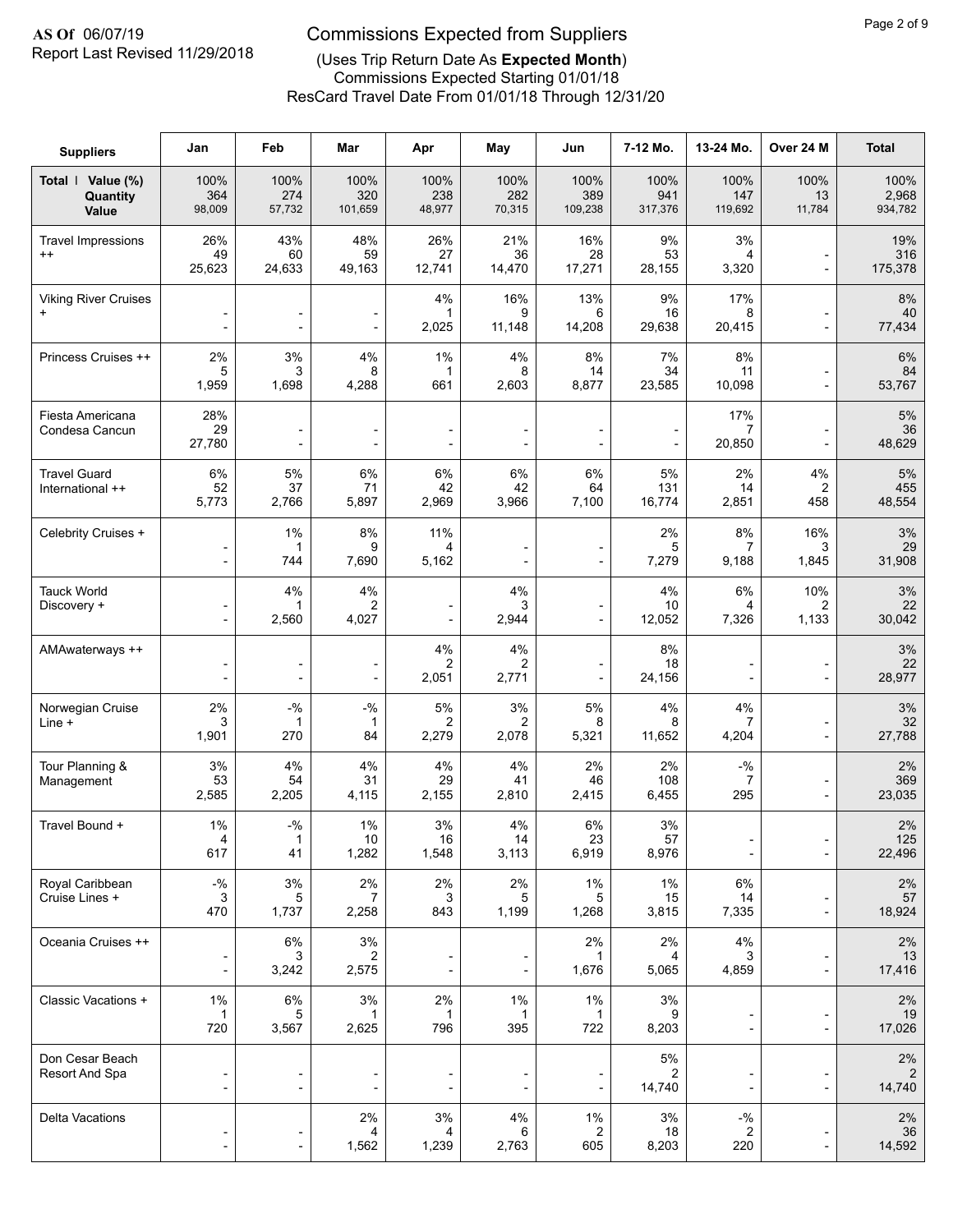|                                        | Jan                                                                    | Feb                                                        | Mar                                                      | Apr                                                  | May                                       | Jun                                                  | 7-12 Mo.                                   | 13-24 Mo.                                            | Over 24 M                                            | <b>Total</b>                     |
|----------------------------------------|------------------------------------------------------------------------|------------------------------------------------------------|----------------------------------------------------------|------------------------------------------------------|-------------------------------------------|------------------------------------------------------|--------------------------------------------|------------------------------------------------------|------------------------------------------------------|----------------------------------|
| Regent Seven Seas<br>Cruises +         | $\overline{\phantom{a}}$<br>$\overline{\phantom{a}}$                   | $\overline{\phantom{a}}$<br>$\overline{\phantom{a}}$       | $\overline{\phantom{a}}$<br>$\overline{\phantom{a}}$     | $\overline{\phantom{0}}$<br>$\overline{\phantom{a}}$ | 3%<br>$\mathbf{1}$<br>2,193               | $\overline{\phantom{a}}$                             | 1%<br>1<br>3,647                           | -<br>$\overline{\phantom{a}}$                        | 70%<br>3<br>8,198                                    | 2%<br>$5\phantom{.0}$<br>14,038  |
| Avalon Waterways<br>$^{++}$            | $\overline{\phantom{a}}$<br>$\overline{\phantom{a}}$                   |                                                            | $\overline{a}$<br>$\overline{a}$                         |                                                      | $\overline{a}$                            | 2%<br>$\mathbf 1$<br>2,431                           | 1%<br>1<br>1,644                           | 6%<br>4<br>7,754                                     | ÷,                                                   | 1%<br>6<br>11,829                |
| <b>Custom Travel</b><br>Management     | $-9/6$<br>$\overline{c}$<br>180                                        | 1%<br>7<br>330                                             | $2\%$<br>6<br>1,700                                      | 1%<br>5<br>500                                       | 2%<br>17<br>1,570                         | 2%<br>16<br>2,470                                    | $1\%$<br>42<br>3,880                       | 1%<br>13<br>1,070                                    | $\overline{\phantom{a}}$<br>÷                        | $1\%$<br>108<br>11,700           |
| <b>Disney Cruise</b><br>Vacations +    | $3%$<br>9<br>3,360                                                     | ٠<br>$\overline{a}$                                        | 1%<br>1<br>650                                           | ÷<br>L,                                              | 1%<br>$\overline{c}$<br>752               | $\overline{\phantom{a}}$<br>$\overline{\phantom{a}}$ | 1%<br>6<br>2,394                           | 4%<br>5<br>4,256                                     | $\overline{a}$<br>÷                                  | 1%<br>23<br>11,411               |
| Globus & Cosmos<br>Tours ++            | 2%<br>$\mathbf{1}$<br>1,471                                            | ٠<br>$\overline{\phantom{a}}$                              | $\overline{\phantom{a}}$<br>$\overline{\phantom{a}}$     | $6\%$<br>4<br>3,142                                  | -<br>$\overline{a}$                       | 1%<br>$\overline{c}$<br>730                          | 2%<br>10<br>5,720                          | $\blacksquare$<br>÷,                                 | $\overline{\phantom{a}}$<br>$\overline{\phantom{a}}$ | $1\%$<br>$17$<br>11,063          |
| Abercrombie & Kent<br>Europe +         | $\overline{\phantom{a}}$<br>$\blacksquare$                             | $\overline{a}$<br>$\blacksquare$                           | $\overline{\phantom{m}}$<br>$\overline{a}$               | -<br>$\overline{\phantom{a}}$                        | -<br>L,                                   | $\overline{\phantom{a}}$<br>$\frac{1}{2}$            | $3%$<br>1<br>10,034                        | -<br>$\overline{a}$                                  | $\overline{\phantom{a}}$<br>÷,                       | $1\%$<br>10,034                  |
| Rocky Mountaineer<br>Railtours +       | $\overline{\phantom{a}}$<br>$\overline{\phantom{a}}$                   | $\overline{\phantom{a}}$<br>$\blacksquare$                 | $\overline{\phantom{a}}$<br>$\blacksquare$               | $\overline{\phantom{a}}$<br>$\overline{\phantom{a}}$ | 3%<br>1<br>2,297                          | $1\%$<br>1,073                                       | 2%<br>4<br>6,398                           | $\overline{a}$<br>$\overline{a}$                     | $\overline{\phantom{a}}$<br>$\blacksquare$           | $1\%$<br>6<br>9,768              |
| Seabourn Cruise<br>Line +              | $\overline{\phantom{a}}$<br>$\overline{\phantom{a}}$                   | $7\%$<br>2<br>3,884                                        | $\qquad \qquad \blacksquare$<br>$\overline{\phantom{a}}$ | $\overline{\phantom{0}}$<br>$\blacksquare$           | -<br>$\qquad \qquad \blacksquare$         | 2%<br>1<br>1,654                                     | $1\%$<br>2<br>4,064                        | -<br>$\overline{\phantom{0}}$                        | -<br>$\overline{\phantom{a}}$                        | $1\%$<br>5<br>9,602              |
| Crystal Cruises +                      | $6\%$<br>3<br>5,827                                                    | $\overline{\phantom{a}}$<br>$\overline{\phantom{a}}$       | $\overline{a}$<br>$\overline{\phantom{a}}$               | $\overline{\phantom{0}}$                             | -<br>$\overline{\phantom{a}}$             | $\blacksquare$                                       | $-$ %<br>1<br>944                          | 2%<br>2<br>2,686                                     | $\overline{\phantom{a}}$                             | 1%<br>$\,6\,$<br>9,458           |
| Cruise Planning &<br>Management        | $1\%$<br>14<br>1,210                                                   | 1%<br>8<br>380                                             | 1%<br>18<br>795                                          | 1%<br>6<br>295                                       | 1%<br>11<br>470                           | $1\%$<br>19<br>1,140                                 | 1%<br>61<br>3,050                          | $1\%$<br>20<br>1,420                                 | $1\%$<br>3<br>150                                    | $1\%$<br>160<br>8,910            |
| <b>Walt Disney Travel</b><br>Company + | $\mathbin{{\mathcal-}}\!\mathbin{\mathcal{Y}}_0$<br>$\mathbf 1$<br>316 | 1%<br>1<br>355                                             | 1%<br>3<br>702                                           | 1%<br>$\boldsymbol{2}$<br>331                        | 2%<br>4<br>1,301                          | $-$ %<br>$\overline{\mathbf{c}}$<br>366              | 1%<br>13<br>3,506                          | $\overline{\phantom{a}}$<br>$\overline{\phantom{0}}$ | $\overline{\phantom{0}}$<br>$\overline{\phantom{0}}$ | $1\%$<br>26<br>6,876             |
| <b>Holland America</b><br>Line +       | $\overline{\phantom{a}}$<br>$\overline{\phantom{a}}$                   | 2%<br>3<br>1,101                                           | $\overline{\phantom{a}}$                                 | $\overline{\phantom{a}}$                             | $1\%$<br>$\overline{\mathbf{c}}$<br>1,045 | $2\%$<br>4<br>1,880                                  | $1\%$<br>6<br>2,783                        | $\overline{\phantom{a}}$                             | $\overline{\phantom{a}}$                             | $1\%$<br>$15$<br>6,809           |
| Lost World<br>Adventures               | $\overline{\phantom{a}}$<br>$\overline{\phantom{a}}$                   | $\overline{\phantom{a}}$                                   | $\overline{\phantom{a}}$<br>$\overline{\phantom{a}}$     | ÷                                                    | $\overline{a}$                            | 6%<br>6,596                                          | $\overline{a}$                             | -<br>$\overline{\phantom{a}}$                        | $\overline{\phantom{a}}$                             | $1\%$<br>$\mathbf{1}$<br>6,596   |
| Avanti<br>Destinations/DER             | $\overline{\phantom{a}}$<br>$\overline{\phantom{a}}$                   | $\overline{\phantom{a}}$<br>$\overline{\phantom{a}}$       | $\overline{\phantom{a}}$<br>$\overline{\phantom{a}}$     | ÷                                                    | $4\%$<br>$\overline{c}$<br>2,819          | $\overline{a}$                                       | $1\%$<br>3<br>3,716                        | -<br>۰                                               | ÷                                                    | $1\%$<br>5<br>6,534              |
| Air Reservation<br>Management          | $1\%$<br>$\overline{7}$<br>530                                         | $\mathbin{{\mathcal-}}\mathbin{\mathcal{Y}}_0$<br>1<br>100 | $-$ %<br>6<br>350                                        | 1%<br>8<br>690                                       | 1%<br>7<br>610                            | 2%<br>21<br>1,750                                    | $1\%$<br>31<br>2,100                       | $-$ %<br>1<br>120                                    | ÷                                                    | $1\%$<br>82<br>6,250             |
| <b>Unique Vacations</b>                | 2%<br>$\mathbf{1}$<br>2,105                                            | $\overline{\phantom{a}}$                                   | 1%<br>2<br>1,248                                         | $\overline{a}$                                       | $\overline{a}$                            | 1%<br>$\mathbf 1$<br>915                             | $\overline{a}$<br>$\overline{\phantom{a}}$ | 1%<br>3<br>1,708                                     | ÷,                                                   | $1\%$<br>$\overline{7}$<br>5,976 |
| C and H<br>International +             | $\overline{\phantom{a}}$<br>$\overline{\phantom{a}}$                   | $\overline{\phantom{a}}$                                   | $\overline{\phantom{a}}$<br>$\overline{\phantom{a}}$     | $1\%$<br>$\overline{\mathbf{c}}$<br>488              | 1%<br>3<br>528                            | 2%<br>9<br>2,114                                     | 1%<br>11<br>2,249                          | $\overline{\phantom{a}}$                             | ÷                                                    | $1\%$<br>25<br>5,379             |
| <b>CIE Tours</b><br>International      | $\overline{\phantom{a}}$<br>$\overline{\phantom{a}}$                   | $\overline{\phantom{a}}$<br>$\overline{\phantom{a}}$       | $\overline{\phantom{a}}$<br>$\overline{\phantom{a}}$     | $\overline{\phantom{a}}$<br>÷                        | 2%<br>$\overline{c}$<br>1,400             | $-$ %<br>1<br>365                                    | 1%<br>10<br>3,447                          | $\overline{\phantom{a}}$<br>$\overline{a}$           | $\overline{a}$<br>$\overline{\phantom{a}}$           | $1\%$<br>13<br>5,211             |
| Vacation Express                       | $\overline{\phantom{a}}$<br>$\overline{a}$                             |                                                            | $\overline{\phantom{a}}$<br>$\overline{\phantom{a}}$     | 2%<br>3<br>820                                       | $-$ %<br>$\mathbf{1}$<br>326              | 2%<br>$\overline{7}$<br>2,214                        | 1%<br>7<br>1,808                           | $\overline{a}$<br>$\overline{a}$                     | -                                                    | $1\%$<br>18<br>5,168             |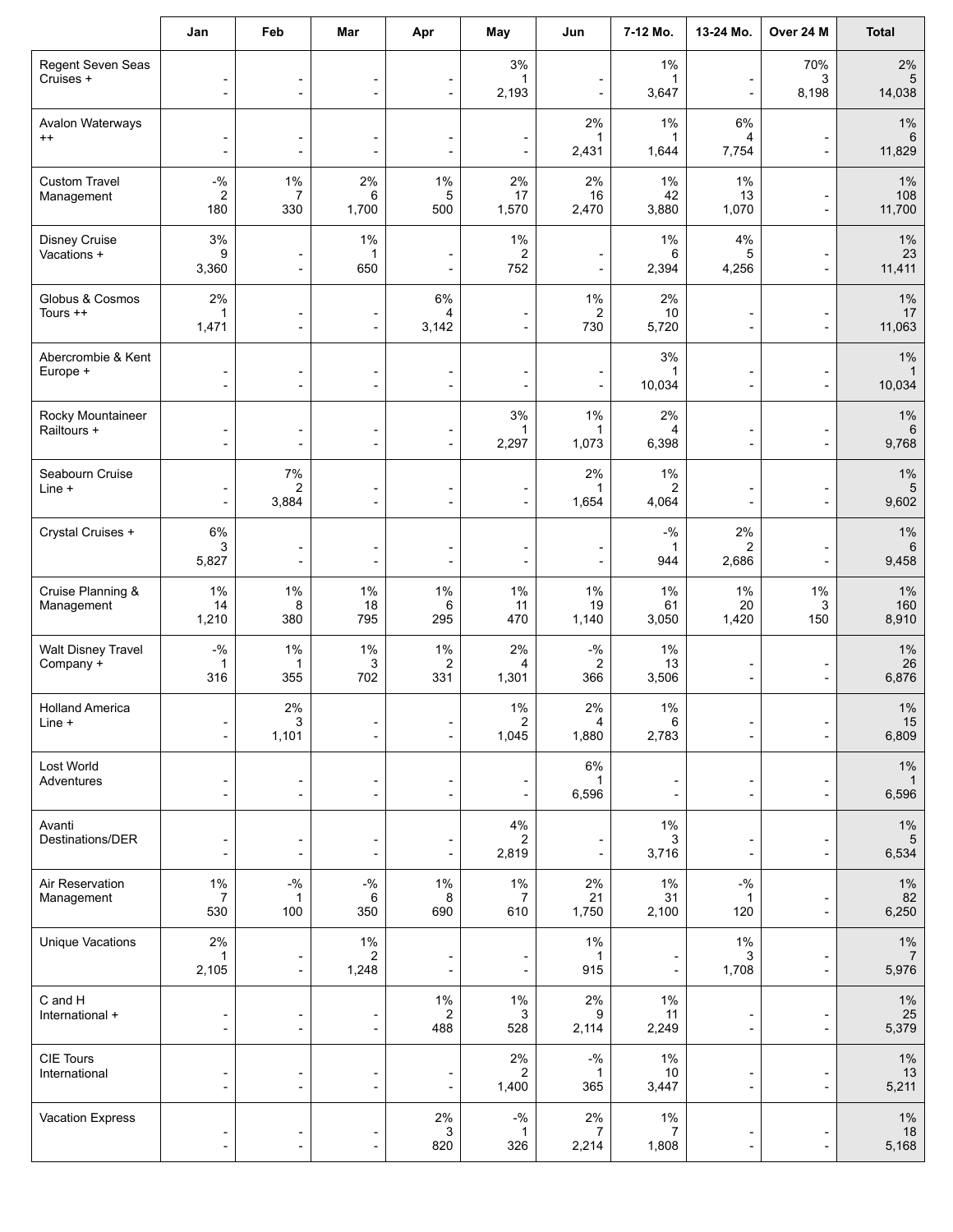|                                        | Jan                                                          | Feb                                                  | Mar                                                      | Apr                                                                      | May                                                      | Jun                                                  | 7-12 Mo.                                                                 | 13-24 Mo.                                            | Over 24 M                                  | <b>Total</b>                                                              |
|----------------------------------------|--------------------------------------------------------------|------------------------------------------------------|----------------------------------------------------------|--------------------------------------------------------------------------|----------------------------------------------------------|------------------------------------------------------|--------------------------------------------------------------------------|------------------------------------------------------|--------------------------------------------|---------------------------------------------------------------------------|
| Pleasant Holidays                      | $\overline{\phantom{a}}$<br>$\overline{\phantom{a}}$         | $3\%$<br>$\overline{2}$<br>1,512                     | $-9/6$<br>$\mathbf{1}$<br>41                             | $\mathbin{{\mathcal-}}\!\mathbin{\mathcal{Y}}_0$<br>$\overline{2}$<br>58 | $1\%$<br>$\mathbf{1}$<br>635                             | $\overline{\phantom{a}}$<br>$\overline{\phantom{a}}$ | $1\%$<br>4<br>2,850                                                      | -<br>$\overline{\phantom{0}}$                        | $\overline{\phantom{a}}$                   | $1\%$<br>$10$<br>5,097                                                    |
| Inn Of Chicago                         | $\overline{\phantom{a}}$<br>$\overline{\phantom{a}}$         | $\overline{a}$<br>$\overline{\phantom{a}}$           | $\qquad \qquad \blacksquare$<br>$\overline{\phantom{a}}$ | $\overline{\phantom{0}}$<br>$\overline{a}$                               | -<br>-                                                   | $\overline{\phantom{a}}$<br>$\blacksquare$           | 2%<br>1<br>5,096                                                         | $\overline{a}$<br>$\overline{\phantom{a}}$           | -<br>÷                                     | $1\%$<br>5,096                                                            |
| Delta Air Lines ++                     | 2%<br>11<br>2,250                                            | $\blacksquare$<br>$\blacksquare$                     | $\overline{a}$<br>$\overline{\phantom{a}}$               | $\overline{\phantom{0}}$<br>$\blacksquare$                               | $-$ %<br>1<br>$117$                                      | $-$ %<br>1<br>44                                     | $1\%$<br>11<br>2,294                                                     | $\overline{a}$<br>$\overline{\phantom{a}}$           | $\overline{\phantom{0}}$<br>$\overline{a}$ | $1\%$<br>24<br>4,705                                                      |
| Trafalgar Tours +                      | $\overline{\phantom{a}}$<br>$\overline{\phantom{a}}$         | $\overline{\phantom{a}}$<br>$\overline{\phantom{a}}$ | $\overline{\phantom{0}}$<br>$\overline{\phantom{a}}$     | $5\%$<br>1<br>2,376                                                      | $\overline{a}$<br>$\overline{\phantom{0}}$               | $\overline{\phantom{a}}$<br>$\overline{\phantom{a}}$ | $-$ %<br>1<br>803                                                        | $1\%$<br>1<br>832                                    | $\overline{\phantom{a}}$                   | $\mathbin{{\multimap}}\mathbin{\mathsf{V}}_0$<br>$\sqrt{3}$<br>4,011      |
| Expedia TAAP                           | $-9/6$<br>4<br>34                                            | $\overline{\phantom{a}}$                             | $-9/0$<br>2<br>$72\,$                                    | $1\%$<br>8<br>447                                                        | 1%<br>7<br>537                                           | $1\%$<br>14<br>1,315                                 | $\mathbin{{\circ}}\!\mathbin{{\circ}}\!\mathbin{{\circ}}$<br>29<br>1,418 | ÷<br>$\overline{\phantom{a}}$                        | $\overline{\phantom{a}}$                   | $-9/6$<br>64<br>3,823                                                     |
| Butterfield &<br>Robinson              | $\overline{\phantom{a}}$<br>$\overline{\phantom{a}}$         | $\overline{\phantom{a}}$<br>٠                        | $\overline{\phantom{a}}$<br>$\overline{\phantom{0}}$     | $\overline{\phantom{a}}$<br>$\overline{\phantom{a}}$                     | $\overline{\phantom{a}}$<br>$\overline{a}$               | $\overline{\phantom{a}}$<br>$\blacksquare$           | $1\%$<br>3<br>3,786                                                      | $\overline{\phantom{m}}$<br>÷,                       | $\overline{a}$<br>÷                        | $\mathbin{{\multimap}}\mathbin{\mathsf{0}}$<br>$\mathbf{3}$<br>3,786      |
| Apple Vacations                        | $1\%$<br>$\mathbf 1$<br>601                                  | $3\%$<br>10<br>1,864                                 | $ \%$<br>1<br>314                                        | $\overline{\phantom{0}}$<br>$\overline{\phantom{a}}$                     | -<br>$\overline{\phantom{0}}$                            | $\overline{\phantom{a}}$<br>$\overline{\phantom{a}}$ | $-$ %<br>$\mathbf{1}$<br>1,006                                           | $\overline{\phantom{a}}$<br>$\overline{\phantom{a}}$ | $\overline{a}$<br>÷                        | $\mathbin{{\multimap}}\mathbin{\mathsf{0}}$<br>13<br>3,784                |
| Carnival Cruise<br>Lines               | $\mathbin{{\mathcal-}}\!\mathbin{\mathcal{Y}}_0$<br>4<br>425 | $-$ %<br>1<br>180                                    | $-{\%}$<br>$\overline{2}$<br>238                         | -<br>$\overline{\phantom{a}}$                                            | -<br>$\overline{a}$                                      | $\overline{\phantom{a}}$<br>$\blacksquare$           | $1\%$<br>17<br>2,753                                                     | $\overline{\phantom{a}}$                             | $\overline{\phantom{a}}$                   | $-9/6$<br>24<br>3,596                                                     |
| Un-Cruise<br>Adventures +              | 4%<br>$\overline{4}$<br>3,561                                | $\overline{a}$                                       | $\qquad \qquad \blacksquare$<br>$\overline{\phantom{a}}$ | -<br>$\overline{\phantom{a}}$                                            | -<br>$\overline{a}$                                      | $\overline{\phantom{a}}$<br>$\overline{\phantom{a}}$ | $\overline{\phantom{a}}$                                                 | $\overline{a}$<br>$\overline{a}$                     | $\overline{\phantom{0}}$                   | $-$ %<br>$\overline{4}$<br>3,561                                          |
| Paul Gauguin<br>Cruises +              | $\overline{\phantom{a}}$<br>$\overline{\phantom{a}}$         | $\overline{\phantom{a}}$<br>$\overline{\phantom{a}}$ | $\qquad \qquad \blacksquare$<br>$\overline{\phantom{a}}$ | -<br>$\overline{\phantom{a}}$                                            | $\qquad \qquad \blacksquare$<br>$\overline{\phantom{0}}$ | $\overline{\phantom{a}}$<br>$\overline{\phantom{a}}$ | $\overline{\phantom{a}}$<br>$\overline{\phantom{a}}$                     | $3\%$<br>2<br>3,221                                  | $\overline{a}$<br>$\overline{\phantom{a}}$ | $\mathbin{{\multimap}}\mathbin{\mathsf{0}}$<br>$\sqrt{2}$<br>3,221        |
| <b>Swain Destinations</b><br>$\ddot{}$ | $\overline{\phantom{a}}$<br>$\overline{\phantom{a}}$         | 1%<br>2<br>557                                       | $1\%$<br>$\mathbf{1}$<br>1,510                           | $\overline{\phantom{0}}$<br>$\overline{\phantom{a}}$                     | ٠<br>$\overline{\phantom{a}}$                            | $1\%$<br>$\mathbf{1}$<br>1,147                       | $\overline{\phantom{a}}$                                                 | ÷<br>$\overline{\phantom{a}}$                        | ÷                                          | $-$ %<br>4<br>3,214                                                       |
| Amstar Mexico                          | $1\%$<br>2<br>1,385                                          | $\overline{\phantom{a}}$                             | $\overline{\phantom{a}}$                                 | -                                                                        | $\overline{\phantom{0}}$                                 |                                                      | $\overline{\phantom{a}}$                                                 | $1\%$<br>1,261                                       | $\overline{\phantom{a}}$                   | $-$ %<br>$\mathbf{3}$<br>2,646                                            |
| Hello Italy Tours                      | $\overline{\phantom{a}}$<br>$\overline{\phantom{a}}$         | $\overline{\phantom{a}}$                             | $\overline{a}$<br>$\overline{\phantom{a}}$               | $\blacksquare$                                                           | -<br>$\overline{\phantom{a}}$                            | $-9/6$<br>$\mathbf 1$<br>461                         | $1\%$<br>3<br>2,119                                                      | $\overline{a}$<br>$\overline{\phantom{a}}$           | ÷                                          | $-9/6$<br>2,580                                                           |
| Windstar Cruises +                     | $\overline{\phantom{a}}$<br>$\overline{\phantom{a}}$         | $\overline{\phantom{a}}$<br>$\overline{\phantom{a}}$ | $\overline{\phantom{a}}$<br>$\blacksquare$               | -<br>$\overline{\phantom{0}}$                                            | -<br>$\overline{\phantom{0}}$                            | $\overline{\phantom{a}}$<br>$\overline{\phantom{a}}$ | $1\%$<br>2<br>2,522                                                      | $\overline{\phantom{0}}$<br>÷                        | $\overline{a}$                             | $\mathbin{{\mathcal-}}\mathbin{\mathcal{Y}}_0$<br>$\sqrt{2}$<br>2,522     |
| ShoreTrips                             | $-{\%}$<br>4<br>209                                          | $\overline{\phantom{a}}$                             | $-{\%}$<br>1<br>113                                      | $\overline{a}$                                                           | $\overline{\phantom{a}}$                                 | $1\%$<br>9<br>834                                    | $-$ %<br>22<br>1,360                                                     | $\overline{a}$<br>$\overline{\phantom{a}}$           | ÷                                          | $ \!\%$<br>$\begin{array}{c} 36 \\ 2,517 \end{array}$                     |
| Nordic Visitor                         | $\overline{\phantom{a}}$<br>$\overline{\phantom{a}}$         | $\blacksquare$                                       | $\overline{\phantom{a}}$                                 |                                                                          | $\overline{\phantom{a}}$                                 | $\overline{\phantom{a}}$                             | $1\%$<br>3<br>2,328                                                      | -<br>$\overline{\phantom{a}}$                        |                                            | $-9/6$<br>$\mathbf{3}$<br>2,328                                           |
| American Cruise<br>Lines               | $\overline{\phantom{a}}$<br>$\frac{1}{2}$                    | ÷,<br>$\overline{\phantom{a}}$                       | $\overline{\phantom{a}}$                                 |                                                                          | -<br>$\overline{\phantom{a}}$                            | $\overline{\phantom{a}}$                             | $1\%$<br>2<br>2,246                                                      | -<br>$\overline{\phantom{a}}$                        |                                            | $\mathbin{{\mathcal-}}\mathbin{\mathcal{Y}}_0$<br>$\overline{c}$<br>2,246 |
| Insight Vacations +                    | $\overline{\phantom{a}}$<br>$\overline{\phantom{a}}$         | $\overline{\phantom{a}}$                             | -<br>$\overline{\phantom{a}}$                            |                                                                          | $\overline{a}$                                           | $2\%$<br>$\overline{\mathbf{c}}$<br>2,239            | $\overline{\phantom{a}}$                                                 | $\overline{a}$<br>$\qquad \qquad \blacksquare$       |                                            | $-9/6$<br>$\sqrt{2}$<br>2,239                                             |
| COMO Parrot Cay                        | $\overline{\phantom{a}}$<br>$\qquad \qquad \blacksquare$     | $\overline{\phantom{a}}$                             | $2\%$<br>$\overline{c}$<br>2,019                         | -                                                                        | $\qquad \qquad \blacksquare$                             | $\overline{\phantom{a}}$                             | $\overline{\phantom{a}}$                                                 | $\overline{\phantom{0}}$                             | $\overline{a}$                             | $-9/6$<br>$\sqrt{2}$<br>2,019                                             |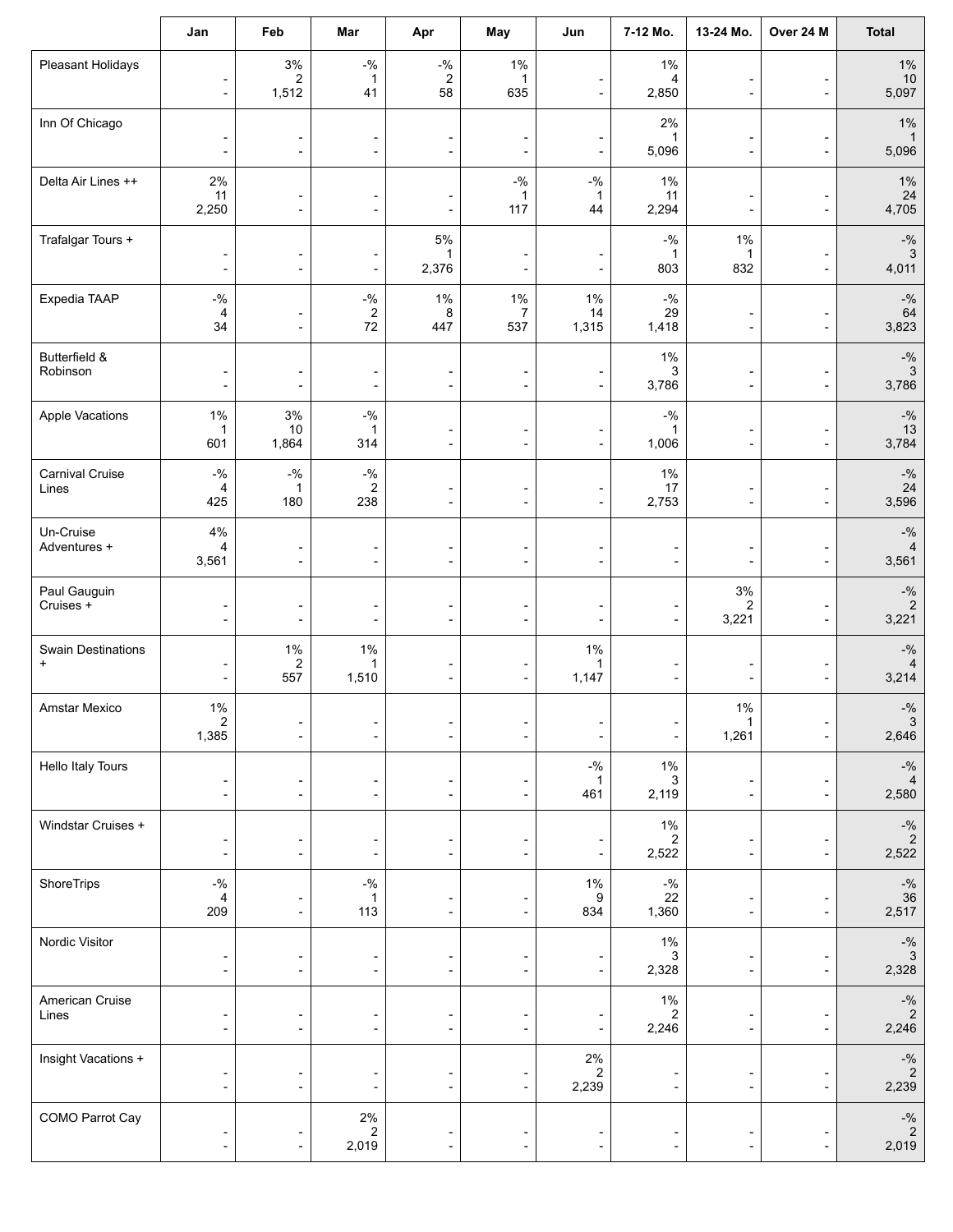|                                                  | Jan                                                  | Feb                                                  | Mar                                                      | Apr                                                      | May                                            | Jun                                                  | 7-12 Mo.                                                     | 13-24 Mo.                                            | Over 24 M                                  | <b>Total</b>                                                             |
|--------------------------------------------------|------------------------------------------------------|------------------------------------------------------|----------------------------------------------------------|----------------------------------------------------------|------------------------------------------------|------------------------------------------------------|--------------------------------------------------------------|------------------------------------------------------|--------------------------------------------|--------------------------------------------------------------------------|
| Tahiti Legends +                                 | 2%<br>3<br>1,973                                     | $\overline{\phantom{a}}$                             | $\overline{\phantom{a}}$<br>$\overline{\phantom{a}}$     | -<br>$\overline{\phantom{a}}$                            | $\blacksquare$<br>$\overline{a}$               | $\blacksquare$<br>$\overline{\phantom{a}}$           | $\blacksquare$<br>$\overline{\phantom{a}}$                   | $\blacksquare$<br>$\overline{\phantom{0}}$           | $\overline{\phantom{a}}$                   | $-$ %<br>$\sqrt{3}$<br>1,973                                             |
| Linea Aerea<br>Nacional-Chile S.A.               | $\overline{\phantom{a}}$<br>$\overline{\phantom{a}}$ | $\overline{\phantom{a}}$                             | 2%<br>3<br>1,912                                         | $\blacksquare$                                           | $\qquad \qquad \blacksquare$<br>$\overline{a}$ | $\overline{\phantom{a}}$<br>$\overline{\phantom{a}}$ | $\overline{a}$<br>$\overline{\phantom{a}}$                   | $\overline{a}$<br>$\overline{\phantom{a}}$           | $\overline{a}$                             | $-9/6$<br>3<br>1,912                                                     |
| <b>Cunard Cruise Line</b>                        | $\overline{\phantom{a}}$<br>$\overline{\phantom{a}}$ | $\overline{\phantom{a}}$<br>$\overline{\phantom{a}}$ | $\overline{\phantom{a}}$<br>$\overline{\phantom{a}}$     | $\qquad \qquad \blacksquare$<br>$\overline{\phantom{a}}$ | -<br>$\overline{\phantom{0}}$                  | $\blacksquare$<br>$\overline{\phantom{a}}$           | $\overline{\phantom{a}}$<br>$\overline{\phantom{a}}$         | 2%<br>1<br>1,855                                     | ٠<br>$\overline{\phantom{a}}$              | $-$ %<br>1,855                                                           |
| <b>Scenic Cruises</b>                            | $\overline{\phantom{a}}$<br>$\overline{\phantom{a}}$ | $\overline{\phantom{a}}$<br>$\overline{\phantom{a}}$ | $\overline{\phantom{a}}$<br>$\overline{\phantom{a}}$     | $\overline{\phantom{0}}$                                 | $\blacksquare$<br>$\overline{a}$               | $\overline{\phantom{a}}$<br>$\overline{\phantom{a}}$ | $1\%$<br>1<br>1,846                                          | $\overline{a}$<br>$\overline{\phantom{a}}$           | $\overline{\phantom{0}}$<br>÷              | $-$ %<br>$\mathbf{1}$<br>1,846                                           |
| Four Seasons<br>Resort Rancho<br>Encantado Santa | $\overline{\phantom{a}}$<br>$\overline{\phantom{a}}$ | $\overline{\phantom{a}}$                             | $\overline{\phantom{a}}$<br>$\overline{\phantom{a}}$     |                                                          | ٠                                              | 2%<br>5<br>1,714                                     | $\overline{a}$<br>$\overline{\phantom{a}}$                   | $\overline{\phantom{0}}$<br>$\overline{\phantom{a}}$ | $\overline{\phantom{a}}$                   | $-9/6$<br>$\sqrt{5}$<br>1,714                                            |
| <b>Hotel Rewards</b>                             | $ \%$<br>5<br>417                                    | $\overline{\phantom{a}}$<br>$\overline{\phantom{a}}$ | $-{\%}$<br>$\sqrt{2}$<br>92                              | $\blacksquare$                                           | $-$ %<br>7<br>237                              | $1\%$<br>10<br>661                                   | $-9/6$<br>3<br>201                                           | $\overline{a}$<br>$\blacksquare$                     | -<br>٠                                     | $\mathbin{{\multimap}}\mathbin{\mathsf{V}}_0$<br>$27\,$<br>1,608         |
| United Airlines ++                               | $\overline{\phantom{a}}$<br>$\blacksquare$           | $\overline{\phantom{a}}$<br>$\overline{\phantom{a}}$ | $\qquad \qquad \blacksquare$<br>$\overline{\phantom{a}}$ | 2%<br>6<br>1,014                                         | $\overline{\phantom{0}}$<br>$\overline{a}$     | $\overline{\phantom{0}}$                             | $-9/0$<br>$\overline{4}$<br>590                              | $\overline{a}$<br>$\blacksquare$                     | $\overline{\phantom{0}}$<br>$\overline{a}$ | $-$ %<br>$10$<br>1,604                                                   |
| Memorable Costa<br>Rica +                        | $-9/6$<br>$\overline{4}$<br>250                      | $\overline{\phantom{a}}$                             | -<br>$\overline{\phantom{a}}$                            | 1%<br>1<br>448                                           | -<br>$\overline{\phantom{a}}$                  | 1%<br>$\mathbf{1}$<br>773                            | $\overline{a}$<br>$\overline{\phantom{a}}$                   | $\overline{\phantom{a}}$                             | $\overline{a}$<br>$\overline{a}$           | $-9/6$<br>$6\phantom{1}$<br>1,471                                        |
| National<br>Geographic<br>Explorations           | $\overline{\phantom{a}}$                             | $\overline{\phantom{a}}$                             | $\overline{a}$<br>$\overline{\phantom{a}}$               | $\overline{\phantom{a}}$                                 | $\overline{\phantom{a}}$                       | $\overline{\phantom{a}}$                             | $-$ %<br>$\mathbf 1$<br>1,299                                | $\overline{\phantom{a}}$                             | $\overline{a}$                             | $-$ %<br>$\mathbf{1}$<br>1,299                                           |
| Dream Escape                                     | $\overline{a}$<br>$\overline{\phantom{a}}$           | $\overline{\phantom{a}}$<br>$\overline{\phantom{a}}$ | -<br>$\overline{\phantom{a}}$                            | $\overline{a}$                                           | -<br>$\overline{\phantom{a}}$                  | $\overline{\phantom{a}}$                             | $-9/0$<br>$\overline{\mathbf{c}}$<br>1,233                   | -<br>$\overline{\phantom{a}}$                        | $\overline{a}$<br>$\overline{a}$           | $-9/6$<br>$\sqrt{2}$<br>1,233                                            |
| <b>Iceland Travel</b>                            | $\overline{\phantom{a}}$<br>$\overline{\phantom{a}}$ | $\overline{\phantom{a}}$<br>$\overline{\phantom{a}}$ | ÷<br>$\overline{\phantom{a}}$                            | $\overline{\phantom{a}}$                                 | -<br>$\overline{\phantom{0}}$                  | $\overline{\phantom{a}}$<br>$\overline{\phantom{a}}$ | $\mathbin{{\mathcal-}}\mathbin{\mathcal{Y}}_0$<br>1<br>1,233 | $\overline{a}$<br>$\overline{\phantom{a}}$           | $\overline{a}$<br>$\overline{a}$           | $-$ %<br>$\mathbf{1}$<br>1,233                                           |
| Cancellation /<br>Change Fee                     | 1%<br>600                                            | $ \%$<br>100                                         | ÷                                                        | $\overline{\phantom{a}}$                                 | $-$ %<br>100                                   | $\overline{\phantom{a}}$                             | $-9/0$<br>$\overline{\mathbf{c}}$<br>400                     | $\overline{\phantom{a}}$                             | $\overline{\phantom{a}}$                   | $-$ %<br>$5\phantom{.0}$<br>1,200                                        |
| Gate 1 Travel                                    | $\overline{\phantom{a}}$                             | $\overline{\phantom{a}}$                             | $\qquad \qquad \blacksquare$<br>$\overline{\phantom{a}}$ | $\overline{\phantom{a}}$                                 | $\overline{a}$                                 | $-9/6$<br>$\mathbf{1}$<br>389                        | -<br>$\blacksquare$                                          | $1\%$<br>$\mathbf{1}$<br>690                         | ÷,                                         | $\mathbin{{\multimap}}\mathbin{\mathsf{V}}_0$<br>$\overline{2}$<br>1,079 |
| Air France                                       | -<br>$\overline{\phantom{a}}$                        | $\overline{\phantom{a}}$<br>$\overline{\phantom{a}}$ | -<br>$\overline{\phantom{a}}$                            |                                                          |                                                | $\overline{\phantom{a}}$                             | $-$ %<br>2<br>863                                            | $\overline{\phantom{a}}$<br>$\overline{\phantom{a}}$ | $\overline{a}$                             | $\mathbin{{\mathcal-}}\mathbin{\mathcal{Y}}_0$<br>$\sqrt{2}$<br>863      |
| <b>Amtrak Vacations</b>                          | $\overline{\phantom{a}}$<br>$\overline{\phantom{a}}$ | $\overline{\phantom{a}}$                             | $\overline{\phantom{a}}$<br>$\overline{\phantom{a}}$     | -                                                        |                                                | $\overline{\phantom{a}}$                             | $-9/6$<br>$\mathbf{3}$<br>853                                | $\overline{a}$<br>$\overline{\phantom{a}}$           | $\overline{a}$                             | $-%$<br>3<br>853                                                         |
| Ko'a Kea Hotel                                   | $\overline{\phantom{a}}$<br>$\overline{\phantom{a}}$ | $\overline{\phantom{a}}$<br>$\overline{\phantom{a}}$ | $\overline{a}$<br>$\blacksquare$                         | $1\%$<br>$\overline{c}$<br>607                           | $-$ %<br>1<br>244                              | $\overline{\phantom{a}}$                             | $\overline{\phantom{a}}$<br>$\blacksquare$                   | $\overline{\phantom{a}}$<br>$\overline{\phantom{a}}$ | $\overline{\phantom{a}}$                   | $-9/6$<br>$\mathbf{3}$<br>851                                            |
| G Adventures +                                   | $\overline{\phantom{a}}$<br>$\overline{\phantom{a}}$ | $\overline{a}$<br>$\overline{\phantom{a}}$           | $\overline{\phantom{a}}$<br>$\overline{\phantom{a}}$     | $1\%$<br>$\mathbf{1}$<br>254                             | $\overline{a}$                                 | $\overline{\phantom{a}}$                             | $- \frac{0}{6}$<br>1<br>581                                  | $\overline{\phantom{a}}$<br>$\overline{\phantom{a}}$ | ÷,                                         | $\mathbin{{\multimap}}\mathbin{\mathsf{V}}_0$<br>$\overline{c}$<br>835   |
| Viatour                                          | -<br>$\overline{\phantom{a}}$                        | $\overline{\phantom{a}}$<br>$\overline{\phantom{a}}$ | $\overline{\phantom{a}}$                                 | $-$ %<br>$\overline{c}$<br>80                            | $-$ %<br>6<br>163                              | $1\%$<br>8<br>570                                    | $\mathbin{{\mathcal G}}_0$<br>$\mathbf{1}$<br>$19$           | $\overline{a}$<br>÷,                                 | $\qquad \qquad \blacksquare$               | $\mathbin{{\mathcal-}}\!\mathcal{Y}_0$<br>17<br>833                      |
| <b>Belmond Cap</b><br>Juluca                     | $\overline{\phantom{a}}$<br>$\overline{\phantom{a}}$ | $\overline{\phantom{a}}$                             | $\overline{\phantom{0}}$<br>$\overline{\phantom{a}}$     |                                                          | -                                              | $\overline{\phantom{a}}$                             | -<br>$\overline{\phantom{a}}$                                | $1\%$<br>$\mathbf{1}$<br>820                         | $\overline{a}$                             | $-9/6$<br>$\overline{1}$<br>820                                          |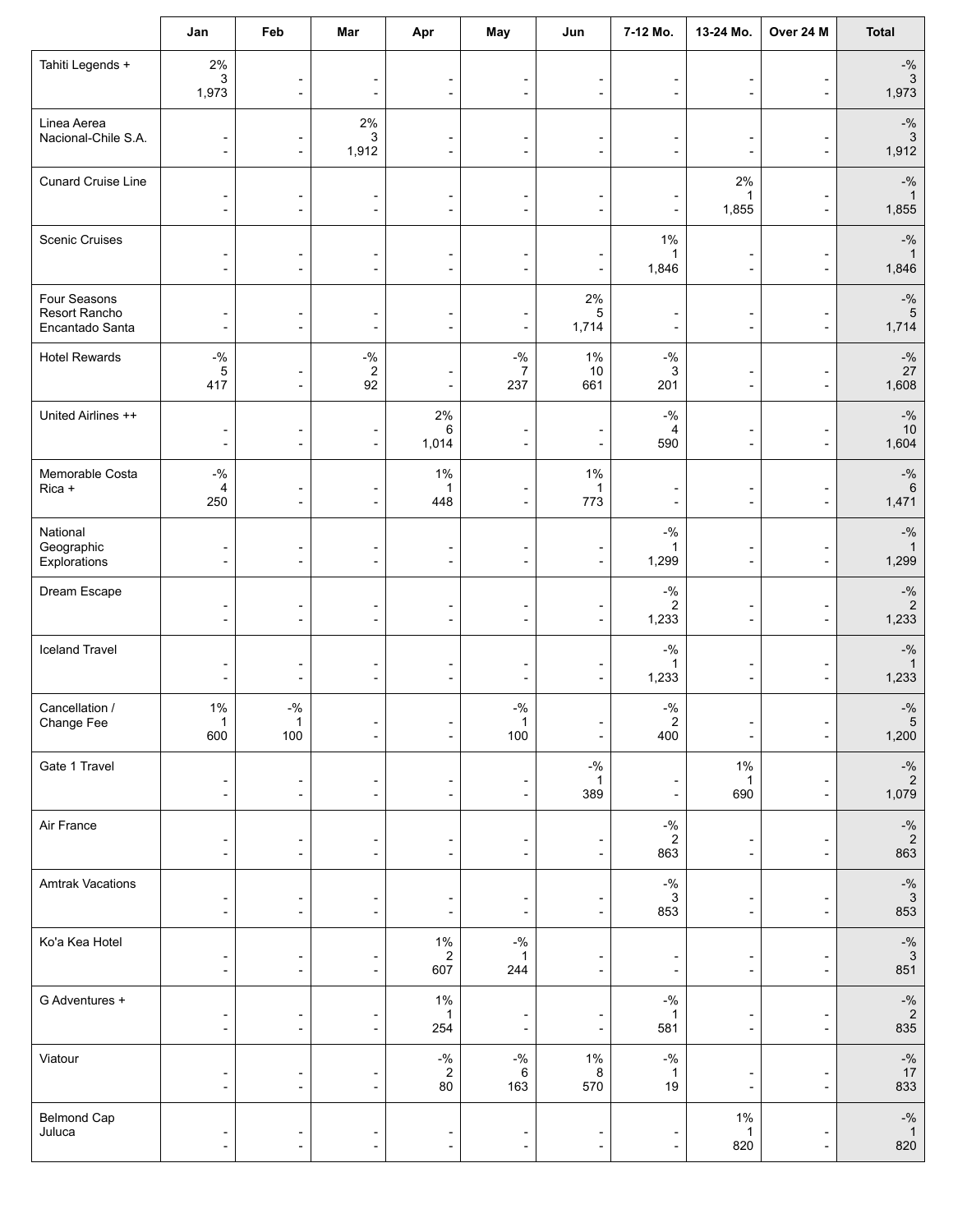|                                        | Jan                                                                   | Feb                                                  | Mar                                                          | Apr                                                                         | May                                                      | Jun                                                  | 7-12 Mo.                                                             | 13-24 Mo.                                                    | Over 24 M                                                | <b>Total</b>                                                         |
|----------------------------------------|-----------------------------------------------------------------------|------------------------------------------------------|--------------------------------------------------------------|-----------------------------------------------------------------------------|----------------------------------------------------------|------------------------------------------------------|----------------------------------------------------------------------|--------------------------------------------------------------|----------------------------------------------------------|----------------------------------------------------------------------|
| Hotel Del Coronado                     | $\overline{\phantom{a}}$<br>$\overline{\phantom{a}}$                  | $\overline{\phantom{a}}$<br>$\overline{\phantom{a}}$ | $\overline{\phantom{a}}$<br>$\overline{\phantom{a}}$         | -<br>$\overline{\phantom{a}}$                                               | $1\%$<br>4<br>773                                        | $\overline{\phantom{a}}$<br>$\overline{\phantom{a}}$ | $\overline{\phantom{0}}$<br>$\overline{\phantom{a}}$                 | -<br>$\overline{a}$                                          | $\overline{\phantom{a}}$                                 | $-9/6$<br>$\overline{4}$<br>773                                      |
| VIP Journeys                           | $\overline{\phantom{a}}$<br>$\overline{\phantom{a}}$                  | $1\%$<br>1<br>772                                    | $\overline{\phantom{a}}$<br>$\overline{\phantom{a}}$         | $\overline{\phantom{0}}$<br>$\blacksquare$                                  | $\overline{\phantom{a}}$<br>$\overline{\phantom{a}}$     | $\overline{\phantom{a}}$<br>$\overline{\phantom{a}}$ | $\blacksquare$<br>$\overline{\phantom{a}}$                           | ٠<br>$\overline{a}$                                          | $\overline{\phantom{0}}$<br>÷                            | $-$ %<br>$\overline{1}$<br>772                                       |
| Mykonos Grand<br>Hotel & Resort        | $\overline{\phantom{a}}$<br>$\overline{\phantom{a}}$                  | $\overline{\phantom{a}}$<br>$\overline{\phantom{a}}$ | $\overline{\phantom{a}}$<br>$\blacksquare$                   | -<br>$\overline{\phantom{a}}$                                               | $\qquad \qquad \blacksquare$<br>$\overline{\phantom{0}}$ | $1\%$<br>769                                         | $\overline{\phantom{a}}$<br>$\blacksquare$                           | $\overline{a}$<br>$\overline{a}$                             | $\qquad \qquad \blacksquare$<br>$\overline{\phantom{a}}$ | $-$ %<br>$\mathbf 1$<br>769                                          |
| <b>American Airlines</b>               | $\mathbin{{\mathcal-}}\!\mathbin{\mathcal{Y}}_0$<br>$\mathbf 1$<br>50 | $\overline{a}$<br>$\overline{\phantom{a}}$           | $\overline{\phantom{0}}$<br>$\overline{\phantom{a}}$         | $\overline{\phantom{0}}$<br>$\blacksquare$                                  | -<br>$\overline{\phantom{a}}$                            | $-$ %<br>$\overline{c}$<br>199                       | $-$ %<br>5<br>518                                                    | -<br>$\overline{\phantom{a}}$                                | $\overline{a}$                                           | $-$ %<br>$\,8\,$<br>768                                              |
| Opal Sands                             | $\overline{\phantom{a}}$<br>$\overline{\phantom{a}}$                  | $\overline{\phantom{a}}$                             | $1\%$<br>1<br>761                                            | $\overline{a}$                                                              | -<br>$\overline{\phantom{0}}$                            | $\overline{\phantom{a}}$<br>$\blacksquare$           | $\blacksquare$                                                       | $\overline{a}$<br>$\blacksquare$                             | $\overline{\phantom{0}}$                                 | $-$ %<br>$\overline{1}$<br>761                                       |
| Europe Express                         | $\mathbin{{\mathcal-}}\mathbin{\mathcal{Y}}_0$<br>4<br>96             | $\overline{\phantom{a}}$<br>$\overline{\phantom{a}}$ | -<br>$\overline{\phantom{a}}$                                | -<br>$\overline{\phantom{0}}$                                               | -<br>$\overline{\phantom{a}}$                            | -<br>$\overline{\phantom{a}}$                        | $\overline{a}$<br>$\overline{\phantom{a}}$                           | $1\%$<br>1<br>648                                            | $\overline{a}$                                           | $\mathbin{{\multimap}}\mathbin{\mathsf{0}}$<br>$\sqrt{5}$<br>744     |
| China Southern<br>Airlines             | $\overline{\phantom{a}}$<br>$\overline{\phantom{a}}$                  | $\blacksquare$<br>$\overline{\phantom{a}}$           | $\qquad \qquad \blacksquare$<br>$\overline{\phantom{a}}$     | $\overline{\phantom{0}}$<br>۰                                               | $\overline{a}$<br>$\blacksquare$                         | $1\%$<br>4<br>720                                    | $\overline{\phantom{a}}$<br>$\blacksquare$                           | $\qquad \qquad \blacksquare$<br>$\qquad \qquad \blacksquare$ | $\overline{\phantom{0}}$<br>$\overline{a}$               | $-$ %<br>$\sqrt{4}$<br>720                                           |
| New York City<br>Vacation Packages     | $\overline{\phantom{a}}$<br>$\overline{\phantom{a}}$                  | $\overline{\phantom{a}}$<br>$\overline{\phantom{a}}$ | $\qquad \qquad \blacksquare$<br>$\qquad \qquad \blacksquare$ | -<br>$\overline{\phantom{a}}$                                               | -<br>$\overline{\phantom{a}}$                            | $1\%$<br>$\mathbf{1}$<br>646                         | $\overline{\phantom{a}}$                                             | -<br>$\overline{\phantom{a}}$                                | -<br>$\overline{\phantom{a}}$                            | $-$ %<br>$\mathbf{1}$<br>646                                         |
| Caravan Tours                          | $\overline{\phantom{a}}$<br>$\overline{\phantom{a}}$                  | $\overline{\phantom{a}}$                             | $-9/6$<br>1<br>259                                           | $\overline{\phantom{a}}$                                                    | $\overline{\phantom{a}}$                                 | $-$ %<br>$\mathbf{1}$<br>373                         | $\overline{\phantom{a}}$                                             | -<br>$\overline{\phantom{a}}$                                | $\overline{\phantom{a}}$                                 | $-9/6$<br>$\sqrt{2}$<br>632                                          |
| Rail Europe Inc. +                     | $-{\%}$<br>$\sqrt{2}$<br>59                                           | $\overline{\phantom{a}}$                             | $\qquad \qquad \blacksquare$<br>$\overline{\phantom{a}}$     | $\mathbin{{\mathcal-}}\!\mathbin{\mathcal{Y}}_0$<br>$\boldsymbol{2}$<br>179 | $-9/6$<br>6<br>195                                       | $\mathbin{{\mathcal-}}\!\mathcal{Y}_0$<br>6<br>161   | $\mathbin{{\circ}}\!\mathbin{{\circ}}\!\mathbin{{\circ}}$<br>1<br>24 | -<br>$\overline{\phantom{a}}$                                | $\overline{a}$<br>$\overline{a}$                         | $\mathbin{{\multimap}}\mathbin{\mathsf{0}}$<br>17<br>618             |
| <b>Collette Vacations</b>              | $\overline{\phantom{a}}$<br>$\overline{\phantom{a}}$                  | ٠<br>$\overline{\phantom{a}}$                        | $\qquad \qquad \blacksquare$<br>$\overline{\phantom{a}}$     | -<br>$\overline{\phantom{a}}$                                               | -<br>$\overline{\phantom{a}}$                            | $1\%$<br>1<br>614                                    | $\overline{a}$<br>$\overline{\phantom{a}}$                           | $\overline{a}$<br>$\overline{\phantom{a}}$                   | ÷                                                        | $-$ %<br>$\mathbf{1}$<br>614                                         |
| Decouvertes                            | $1\%$<br>572                                                          | $\overline{\phantom{a}}$                             | $\overline{\phantom{a}}$                                     | $\overline{\phantom{0}}$                                                    | $\overline{\phantom{a}}$                                 | $\overline{\phantom{a}}$                             | $\overline{\phantom{a}}$                                             | $\overline{\phantom{a}}$                                     | $\overline{\phantom{a}}$                                 | $-$ %<br>$\overline{1}$<br>572                                       |
| Lakefront Lines                        | $\overline{\phantom{a}}$<br>$\overline{\phantom{a}}$                  | $\overline{\phantom{a}}$<br>$\overline{\phantom{a}}$ | $\overline{\phantom{a}}$<br>$\overline{\phantom{a}}$         | -<br>$\overline{\phantom{a}}$                                               | -<br>$\overline{a}$                                      | $\overline{\phantom{a}}$<br>$\overline{\phantom{a}}$ | $- \frac{0}{6}$<br>$\mathbf{1}$<br>570                               | $\overline{a}$<br>$\overline{\phantom{a}}$                   | ÷                                                        | $\mathbin{{\multimap}}\mathbin{\mathsf{0}}$<br>$\overline{1}$<br>570 |
| <b>Ritz Carlton</b><br>Kapalua         | $\overline{\phantom{a}}$<br>$\overline{\phantom{a}}$                  | $1\%$<br>1<br>569                                    | $\overline{\phantom{a}}$<br>$\overline{\phantom{0}}$         | -<br>÷                                                                      | $\qquad \qquad \blacksquare$<br>٠                        | $\overline{\phantom{a}}$<br>$\overline{\phantom{a}}$ | $\overline{\phantom{a}}$<br>$\overline{\phantom{a}}$                 | $\overline{a}$<br>÷,                                         | $\overline{a}$<br>$\overline{\phantom{a}}$               | $\mathbin{{\multimap}}\mathbin{\mathsf{0}}$<br>$\mathbf{1}$<br>569   |
| Yankee Holidays +                      | $\overline{\phantom{a}}$<br>$\overline{\phantom{a}}$                  | $\overline{\phantom{a}}$                             | $\overline{\phantom{a}}$<br>$\overline{\phantom{a}}$         | -<br>$\overline{\phantom{a}}$                                               | $-$ %<br>1<br>131                                        | $-$ %<br>$\mathbf 1$<br>245                          | $-$ %<br>1<br>156                                                    | $\overline{a}$<br>$\overline{\phantom{a}}$                   | ÷                                                        | $\mathbin{{\multimap}}\mathbin{\mathsf{0}}$<br>$\sqrt{3}$<br>532     |
| W Barcelona                            | $\overline{\phantom{a}}$<br>$\overline{\phantom{a}}$                  | $\overline{\phantom{a}}$<br>$\overline{\phantom{a}}$ | $\overline{\phantom{a}}$<br>$\overline{\phantom{a}}$         | -<br>$\overline{\phantom{a}}$                                               | ٠<br>$\overline{\phantom{a}}$                            | $-9/6$<br>$\overline{2}$<br>525                      | $\overline{\phantom{a}}$<br>$\overline{\phantom{a}}$                 | $\overline{\phantom{a}}$<br>$\overline{\phantom{a}}$         | $\overline{\phantom{a}}$                                 | $\mathbin{{\multimap}}\mathbin{\mathsf{0}}$<br>$\overline{c}$<br>525 |
| Club Med +                             | $\overline{\phantom{a}}$<br>$\overline{\phantom{a}}$                  | $\overline{\phantom{a}}$<br>$\overline{\phantom{a}}$ | $\overline{\phantom{a}}$<br>$\overline{\phantom{a}}$         | $1\%$<br>$\overline{c}$<br>520                                              | -<br>-                                                   | $\overline{\phantom{a}}$<br>$\overline{\phantom{a}}$ | $\overline{\phantom{a}}$<br>$\overline{\phantom{a}}$                 | $\overline{\phantom{a}}$<br>$\overline{\phantom{a}}$         | $\overline{a}$                                           | $\mathbin{{\multimap}}\mathbin{\mathsf{0}}$<br>$\overline{2}$<br>520 |
| <b>Hotel Reservation</b><br>Management | $\overline{\phantom{a}}$<br>$\overline{\phantom{a}}$                  | $1\%$<br>375                                         | $-{\%}$<br>1<br>25                                           | $\overline{\phantom{a}}$<br>$\overline{\phantom{a}}$                        | $\overline{a}$<br>$\overline{\phantom{0}}$               | $-$ %<br>$\mathbf 1$<br>$30\,$                       | $\mathbin{{\mathcal G}}_0$<br>50                                     | $\mathbin{{\mathcal G}}_0$<br>1<br>40                        | $\overline{\phantom{a}}$<br>$\overline{\phantom{a}}$     | $\mathbin{{\multimap}}\mathbin{\mathsf{0}}$<br>$\sqrt{5}$<br>520     |
| <b>Universal Studios</b><br>Vacations  | $\overline{\phantom{a}}$<br>$\overline{\phantom{a}}$                  | $\overline{\phantom{a}}$<br>$\overline{\phantom{a}}$ | $1\%$<br>$\overline{\mathbf{c}}$<br>519                      | -<br>$\overline{\phantom{0}}$                                               | $\qquad \qquad \blacksquare$<br>$\overline{\phantom{a}}$ | $\overline{\phantom{a}}$<br>$\overline{\phantom{a}}$ | $\overline{\phantom{a}}$                                             | $\overline{\phantom{a}}$<br>$\blacksquare$                   | $\overline{a}$                                           | $-9/6$<br>$\overline{\mathbf{c}}$<br>519                             |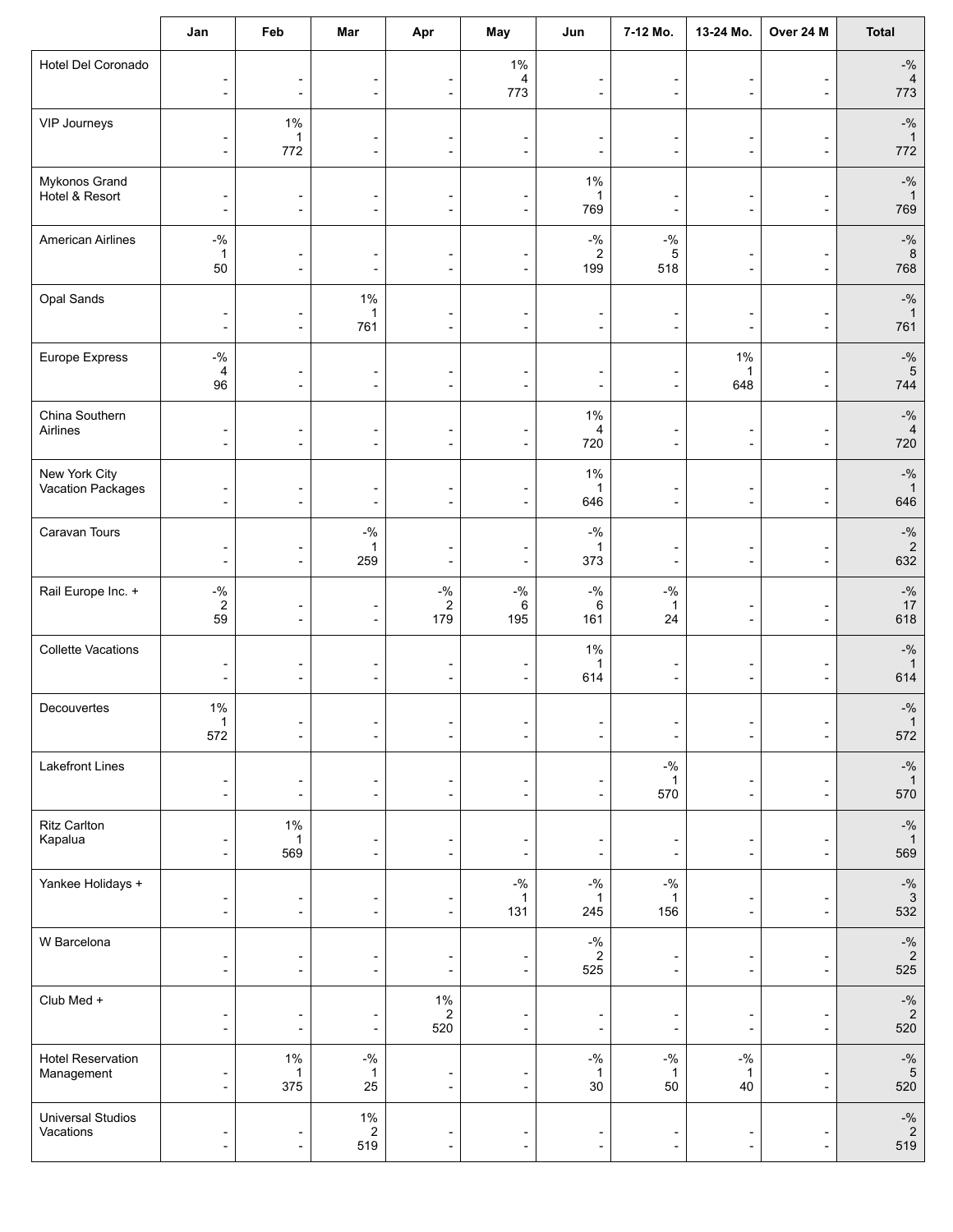|                                         | Jan                                                  | Feb                                                  | Mar                                                  | Apr                            | May                                                  | Jun                                                  | 7-12 Mo.                                   | 13-24 Mo.                                            | Over 24 M                                            | <b>Total</b>                                                                     |
|-----------------------------------------|------------------------------------------------------|------------------------------------------------------|------------------------------------------------------|--------------------------------|------------------------------------------------------|------------------------------------------------------|--------------------------------------------|------------------------------------------------------|------------------------------------------------------|----------------------------------------------------------------------------------|
| <b>Island Destinations</b><br>$\ddot{}$ | $\overline{\phantom{a}}$                             | $\overline{\phantom{a}}$                             | $1\%$<br>1<br>515                                    |                                | $\overline{\phantom{a}}$<br>$\blacksquare$           | $\overline{\phantom{a}}$<br>$\overline{\phantom{a}}$ |                                            | $\overline{a}$<br>$\overline{\phantom{a}}$           | $\overline{\phantom{0}}$                             | $-9/6$<br>$\overline{1}$<br>515                                                  |
| Hotel Monteleone                        | $\overline{\phantom{a}}$<br>$\overline{\phantom{a}}$ | $\overline{\phantom{a}}$<br>$\overline{\phantom{a}}$ | $\overline{\phantom{a}}$<br>$\overline{\phantom{a}}$ |                                | $\blacksquare$<br>$\overline{\phantom{a}}$           | ۰<br>$\overline{\phantom{a}}$                        | $-9/6$<br>9<br>508                         | $\overline{\phantom{0}}$<br>$\overline{\phantom{0}}$ | $\overline{\phantom{0}}$<br>$\overline{\phantom{a}}$ | $-9/6$<br>9<br>508                                                               |
| Country Inn Suites<br><b>Brunswick</b>  | $\overline{\phantom{a}}$<br>$\overline{\phantom{a}}$ | $\blacksquare$<br>$\overline{\phantom{a}}$           | $\overline{\phantom{a}}$<br>٠                        | $1\%$<br>$\overline{2}$<br>464 | $\overline{\phantom{0}}$                             | $\overline{\phantom{a}}$<br>$\overline{\phantom{a}}$ | $\overline{\phantom{a}}$                   | $\overline{\phantom{0}}$<br>$\overline{\phantom{a}}$ | $\blacksquare$                                       | $-$ % $2$<br>464                                                                 |
| Enchantment<br>Resort                   | $\overline{\phantom{a}}$<br>$\overline{\phantom{a}}$ | $\overline{\phantom{a}}$<br>$\overline{\phantom{a}}$ | $\overline{\phantom{a}}$<br>٠                        | ۰                              | $1\%$<br>3<br>446                                    | $\overline{\phantom{a}}$<br>$\overline{\phantom{a}}$ | $\overline{a}$<br>$\overline{\phantom{a}}$ | -<br>$\overline{\phantom{a}}$                        | $\overline{\phantom{0}}$                             | $\mathbin{{\circ}}\!\mathbin{{\circ}}\!\mathbin{{\circ}}$<br>$\mathbf{3}$<br>446 |
| <b>Treasure Mountain</b><br>Inn         | $\overline{\phantom{a}}$<br>$\overline{\phantom{a}}$ | $1\%$<br>1<br>438                                    | $\overline{\phantom{a}}$<br>$\overline{\phantom{a}}$ |                                | $\qquad \qquad \blacksquare$<br>$\blacksquare$       | $\overline{\phantom{a}}$<br>$\overline{\phantom{a}}$ |                                            | ۰<br>$\overline{\phantom{a}}$                        | $\qquad \qquad \blacksquare$<br>$\blacksquare$       | $-$ %<br>$\overline{1}$<br>438                                                   |
| Korean Air Lines<br>Co. Ltd.            | $\overline{\phantom{a}}$<br>$\overline{\phantom{a}}$ | $\overline{\phantom{a}}$<br>$\overline{\phantom{a}}$ | $\overline{\phantom{a}}$<br>$\overline{\phantom{a}}$ |                                | $\overline{\phantom{a}}$<br>$\blacksquare$           | $\overline{\phantom{a}}$<br>$\overline{\phantom{a}}$ | $-$ %<br>10<br>437                         | -<br>$\overline{\phantom{a}}$                        | $\overline{a}$<br>$\overline{\phantom{0}}$           | $-9/6$<br>$10$<br>437                                                            |
| Zehnders of<br>Frankenmuth              | $\overline{\phantom{a}}$<br>$\overline{\phantom{a}}$ | $\overline{\phantom{a}}$<br>$\blacksquare$           | $\overline{\phantom{a}}$<br>$\blacksquare$           |                                | $\overline{\phantom{0}}$<br>$\overline{\phantom{0}}$ | $\overline{\phantom{a}}$                             | $-9/6$<br>409                              | $\overline{\phantom{0}}$<br>$\overline{\phantom{a}}$ | $\overline{\phantom{a}}$                             | $-9/6$<br>409                                                                    |
| Remaining 1%                            | 3%<br>76<br>3,101                                    | $3%$<br>61<br>1,753                                  | $2\%$<br>58<br>2,260                                 | $4\%$<br>47<br>1,797           | 2%<br>22<br>1,167                                    | 2%<br>32<br>2,727                                    | 2%<br>94<br>4,874                          | $-$ %<br>$\overline{c}$<br>352                       | $\overline{\phantom{a}}$                             | $2\%$<br>392<br>18,030                                                           |